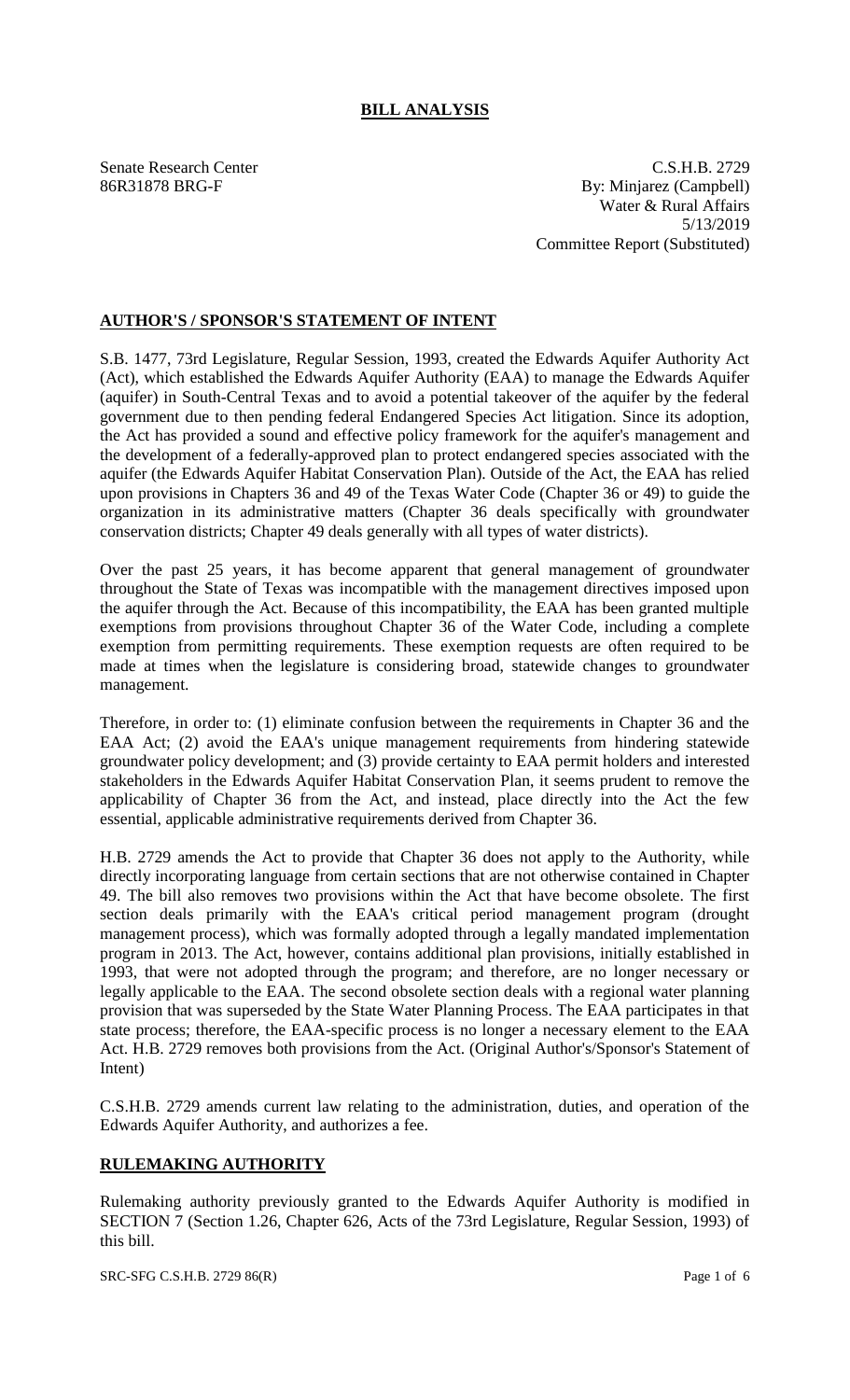Rulemaking authority previously granted to a groundwater conservation district is modified in SECTION 15 (Section 36.101, Water Code) of this bill.

## **SECTION BY SECTION ANALYSIS**

SECTION 1. Amends Section 1.03(20), Chapter 626, Acts of the 73rd Legislature, Regular Session, 1993, to redefine "underground water" or "groundwater" as water percolating beneath the earth.

SECTION 2. Amends Section 1.07, Chapter 626, Acts of the 73rd Legislature, Regular Session, 1993, as follows:

Sec. 1.07. OWNERSHIP OF UNDERGROUND WATER. Prohibits action taken pursuant to this Act from being construed as depriving or divesting the owner or the owner's lessees and assigns, including holders of recorded liens or other security interests in the land, of these ownership rights or as impairing the contract rights of any person who purchases water for the provision of potable water to the public or for the resale of potable water to the public for any use, subject to the rules adopted by the Edwards Aquifer (authority) under this Act, rather than adopted by the authority, or a district exercising the powers provided by Chapter 36 (Groundwater Conservation Districts), rather than 52 (Underground Water Conservation Districts), Water Code.

SECTION 3. Amends Section 1.08(a), Chapter 626, Acts of the 73rd Legislature, Regular Session, 1993, as follows:

(a) Provides that the authority has all of the rights, powers, privileges, authority, functions, and duties provided by the general law of this state, including Chapters 49 (Provisions Applicable to All Districts) and 51 (Water Control and Improvement Districts), rather than 50 (Provisions Generally Applicable to Districts), 51, and 52 (Underground Water Conservation Districts), Water Code, applicable to an authority created under Article XVI, Section 59 (Conservation and Development of Parks and Recreational Facilities; Conservation and Reclamation Districts; Indebtedness and Taxation Authorized), of the Texas Constitution. Provides that Chapter 36, Water Code, does not apply to the authority.

SECTION 4. Amends Section 1.09, Chapter 626, Acts of the 73rd Legislature, Regular Session, 1993, by amending Subsection (d) and adding Subsections (i) through (k), as follows:

(d) Provides that Section 41.008 (Effect of Holding Election on Improper Date), rather than Sections 41.003 and 41.008, Election Code, does not apply to an election held under this article. Makes a nonsubstantive change

(i) Provides that a member of a governing body of another political subdivision is ineligible for appointment or election as a director of the board of directors of the authority (director; board). Provides that a director of the authority is disqualified and vacates the office of director if the director is appointed or elected as a member of the governing body of another political subdivision.

(j) Provides that for liability purposes only, a director of the authority is considered an employee of the authority under Chapter 101 (Tort Claims), Civil Practice and Remedies Code, even if the director does not receive fees of office voluntarily, by authority policy, or through a statutory exception.

(k) Provides that a director of the authority is immune from suit and immune from liability for official votes and official actions. Provides that, to the extent an official vote or official action conforms to laws relating to conflicts of interest, abuse of office, or constitutional obligations, this subsection provides immunity for those actions.

SECTION 5. Amends Section 1.11(d), Chapter 626, Acts of the 73rd Legislature, Regular Session, 1993, as follows:

SRC-SFG C.S.H.B. 2729 86(R) Page 2 of 6 (d) Authorizes the authority to: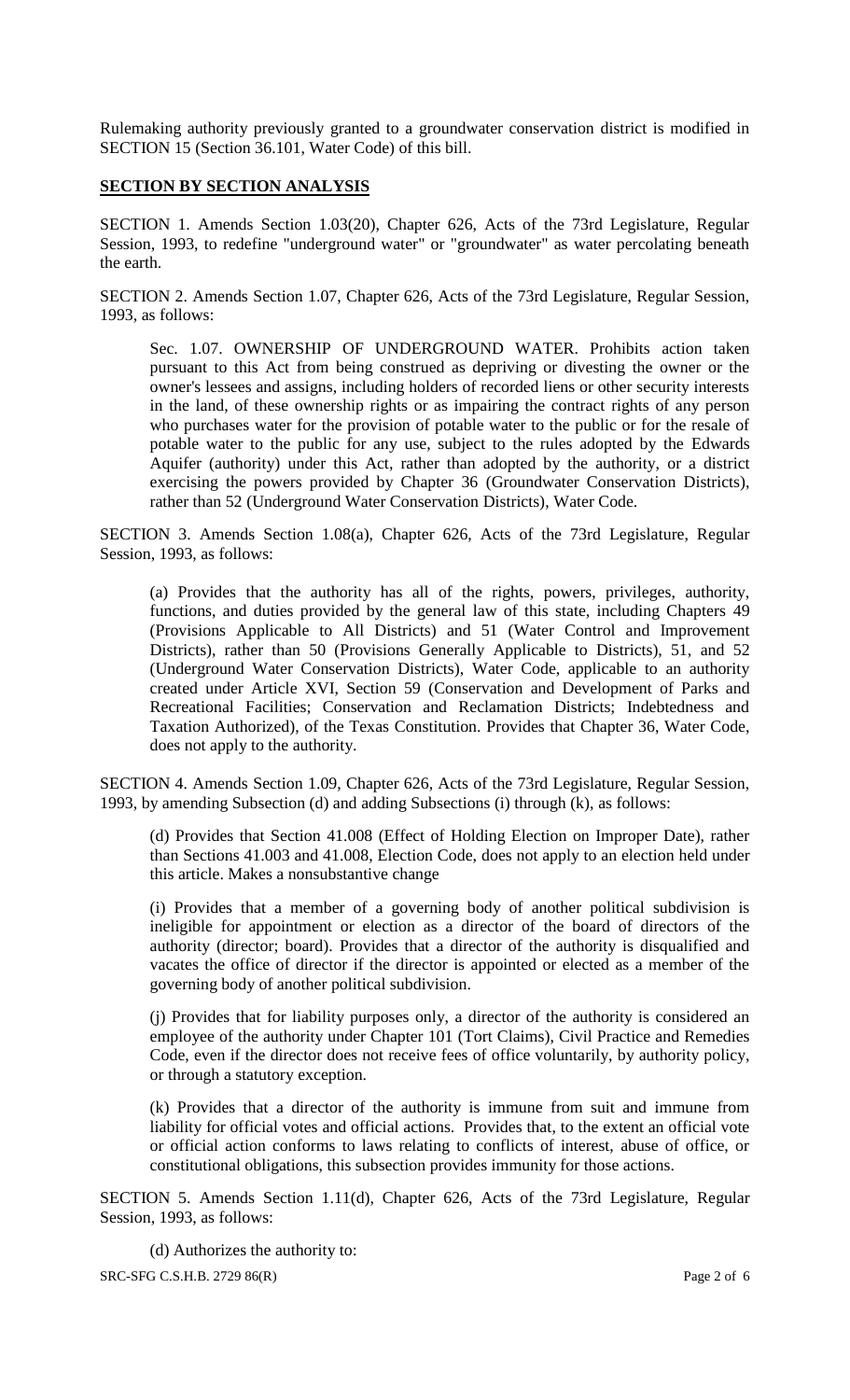(1)–(9) Makes no changes to these subdivisions;

(10) enforce inside the authority's boundaries Chapter 1901 (Water Well Drillers), Occupations Code, and rules adopted by the Texas Commission of Licensing and Regulation (TCLR) under that chapter, rather than enforce Chapter 32 (Subsurface Area Drip Dispersed System), Water Code, and Texas Natural Resource Conservation Commission (TNRCC) rules adopted under that Act within the authority's boundaries; and

(11) require to be furnished to the authority water well drillers' logs that are required by Chapter 1901, Occupations Code, rather than Chapter 32, Water Code, to be kept and furnished to the Texas Department of Licensing and Regulation (TDCR), rather than TNRCC.

SECTION 6. Amends Article 1, Chapter 626, Acts of the 73rd Legislature, Regular Session, 1993, by adding Sections 1.21 and 1.211, as follows:

Sec. 1.21. CONTESTED CASE HEARINGS; REQUEST FOR REHEARING OR FINDINGS AND CONCLUSIONS. (a) Authorizes an applicant in a contested or uncontested hearing on an application under this Act or a party to a contested hearing to administratively appeal a decision of the board on an application by requesting written findings of fact and conclusions of law not later than the 20th day after the date of the board's decision.

(b) Requires the board, on receipt of a timely written request, to make written findings of fact and conclusions of law regarding a decision of the board on an application under this Act. Requires the board to provide certified copies of the findings and conclusions to the person who requested them, and to each designated party, not later than the 20th day after the date the board receives the request. Authorizes a party to a contested hearing to request a rehearing before the board not later than the 20th day after the date the board issues the findings and conclusions.

(c) Requires a request for rehearing to be filed in the authority's office and to state the grounds for the request.

(d) Requires the board, if the board grants a request for rehearing, to schedule the rehearing not later than the 45th day after the date the request is granted.

(e) Provides that the failure of the board to grant or deny a request for rehearing before the 91st day after the date the request is submitted is a denial of the request.

Sec. 1.211. DECISION; WHEN FINAL. (a) Provides that a decision by the board on an application under this Act is final:

> (1) if a request for rehearing is not filed on time, on the expiration of the period for filing a request for rehearing; or

- (2) if a request for rehearing is filed on time, on the date:
	- (A) the board denies the request for rehearing; or
	- (B) the board renders a written decision after rehearing.

(b) Provides that a timely filed motion for rehearing is a prerequisite to a suit against the authority under Section 1.46 of this article challenging a decision in a contested hearing. Requires a suit under Section 1.46 to be filed not later than the 60th day after the date on which the decision becomes final.

SECTION 7. Amends Section 1.26(a), Chapter 626, Acts of the 73rd Legislature, Regular Session, 1993, as follows: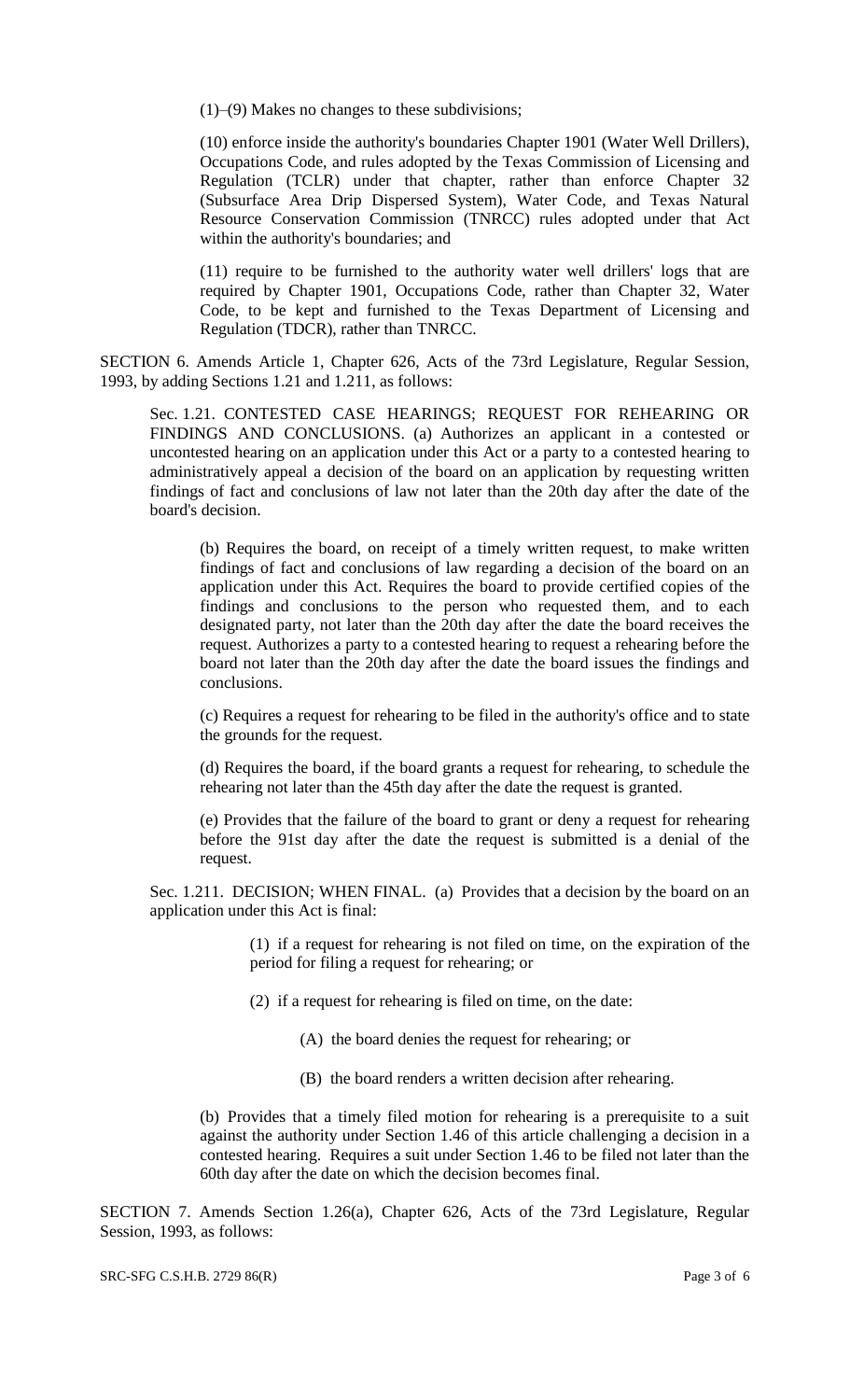(a) Requires the authority by rule to adopt a critical period management plan consistent with Sections 1.14(a), (f), and (h) (relating to certain limitations on withdrawal of water from the aquifer) of this article. Requires the plan to allow irrigation use to continue in order to permit the user to complete the irrigation of a crop in progress. Deletes existing text relating to review of recommendations, a deadline for plan adoption, and a written report to certain public officials describing the actions taken in response to each recommendation and, for each recommendation not implemented, the reason it was not implemented. Deletes existing text relating to requirements of the plan, makes nonsubstantive changes, and deletes the designation of Subsection (f).

SECTION 8. Amends Sections 1.29(b) and (f), Chapter 626, Acts of the 73rd Legislature, Regular Session, 1993, as follows:

(b) Prohibits the authority from increasing aquifer management fees by more than eight percent per year.

(f) Authorizes, rather than requires, the authority to impose a permit application fee not to exceed \$25. Authorizes the authority to impose fees to recover administrative costs associated with actions other than the filing and processing of applications and registrations. Prohibits the fees from unreasonably exceeding the administrative costs.

SECTION 9. Amends Article 1, Chapter 626, Acts of the 73rd Legislature, Regular Session, 1993, by adding Section 1.361, as follows:

Sec. 1.361. OPEN OR UNCOVERED WELLS. (a) Provides that, if the owner or lessee of land on which an open or uncovered well is located fails or refuses to close or cap the well in compliance with Chapter 1901 (Water Well Drillers), Occupations Code, and the authority's rules:

> (1) the authority may take enforcement action as authorized by this section to require the owner or lessee to close or cap the well; or

> (2) a person, firm, or corporation employed by the authority may go on the land and close or cap the well safely and securely.

(b) Provides that reasonable expenses incurred by the authority in closing, capping, or plugging a well constitute a lien on the land on which the well is located.

(c) Provides that the lien as described by Subsection (b) arises and attaches on recordation of, in the deed records of the county where the well is located, an affidavit that is executed by any person conversant with the facts and states the following:

(1) the existence of the well;

(2) the legal description of the property on which the well is located;

(3) the approximate location of the well on the property;

(4) the failure or refusal of the owner or lessee, after notification, to close or cap the well before the expiration of 10 days after the notification;

(5) the closing or capping of the well by the authority or by an authorized agent, representative, or employee of the authority; and

(6) the expense incurred by the authority in closing, capping, or plugging the well.

(d) Provides that this section does not affect the enforcement of Subchapter A (Covering Wells, Cisterns, and Holes), Chapter 756 (Miscellaneous Hazardous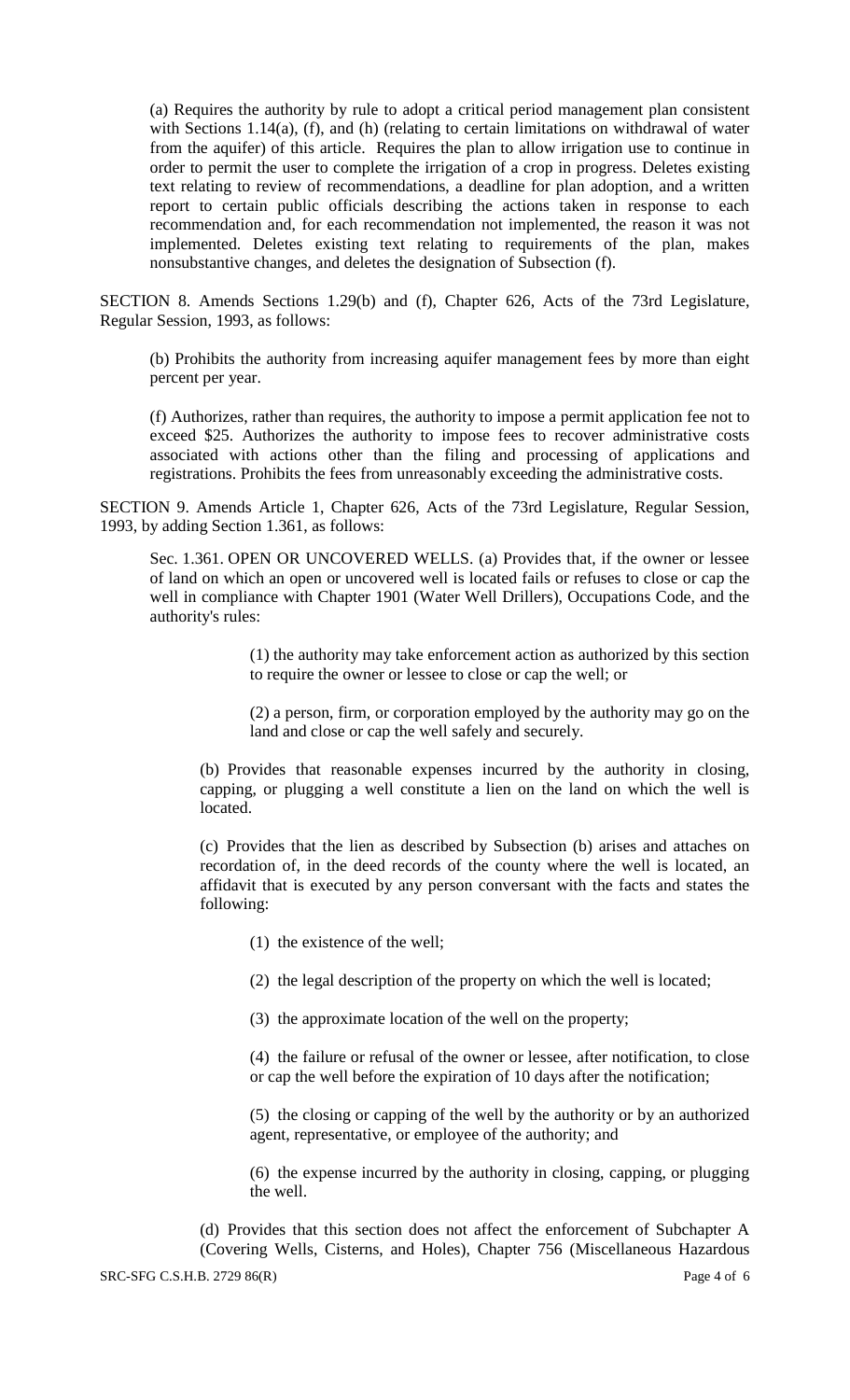Conditions), Health and Safety Code.

SECTION 10. Amends Sections 1.37(j), (n), and (r), Chapter 626, Acts of the 73rd Legislature, Regular Session, 1993, as follows:

(j) Requires a person against whom an administrative penalty is assessed to take certain actions before the expiration of, rather than within, 30 days after the date the authority's order is final as provided by Section 2001.144(a) (relating to instances in which a decision or order in a contested case is final), Government Code, rather than Subsection (c), Section 16, Administrative Procedure and Texas Register Act (Article 6252-13a, V.T.C.S.).

- (n) Makes conforming changes to this subsection.
- (r) Makes a conforming change to this section.

SECTION 11. Amends Section 1.38, Chapter 626, Acts of the 73rd Legislature, Regular Session, 1993, as follows:

Sec. 1.38. INJUCTION BY AUTHORITY (a) Creates this subsection from existing text. Authorizes the authority to file a civil suit in a state district court for an injunction or mandatory injunction to enforce this article and the authority's rules, rather than for an injunction to enforce this article.

(b) Provides that in an enforcement action by the authority against a governmental entity for a violation of authority rules, the limits on the amount of fees, costs, and penalties that the authority is authorized to impose under this section constitute a limit of liability of the governmental entity for the violation. Provides that this subsection does not prohibit the recovery by the authority of fees and costs under this article in an action against a governmental entity.

SECTION 12. Amends Article 1, Chapter 626, Acts of the 73rd Legislature, Regular Session, 1993, by adding Section 1.46, as follows:

Sec. 1.46. SUITS. (a) Entitles a person, firm, corporation, or association of persons affected by and dissatisfied with any provision or with any rule or order made by the authority to file a suit against the authority or its directors to challenge the validity of the law, rule, or order.

(b) Authorizes only the authority, the applicant, and parties to a contested case hearing to participate in an appeal of a decision on the application that was the subject of that contested case hearing. Requires an appeal of a decision on a permit application to include the applicant as a necessary party.

(c) Requires a suit under this section to be filed in a court of competent jurisdiction in any county in which the authority is located. Authorizes the suit to be filed only after all administrative appeals to the authority are final.

(d) Provides that the burden of proof is on the petitioner, and the challenged law, rule, order, or act is to be considered prima facie valid. Provides that the review on appeal is governed by either Section 2001.038 (Declaratory Judgment) or Section 2001.174 (Review Under Substantial Evidence Rule or Undefined Scope of Review), Government Code, as appropriate.

(e) Authorizes the authority to recover attorney's fees, costs for expert witnesses, and other costs incurred by the authority before the court on the same basis as Chapter 36 (Groundwater Conservation Districts), Water Code, provides for a groundwater conservation district to recover those fees and costs.

SECTION 13. Amends Section 3.01, Chapter 626, Acts of the 73rd Legislature, Regular Session, 1993, by adding Subsection (d), as follows: